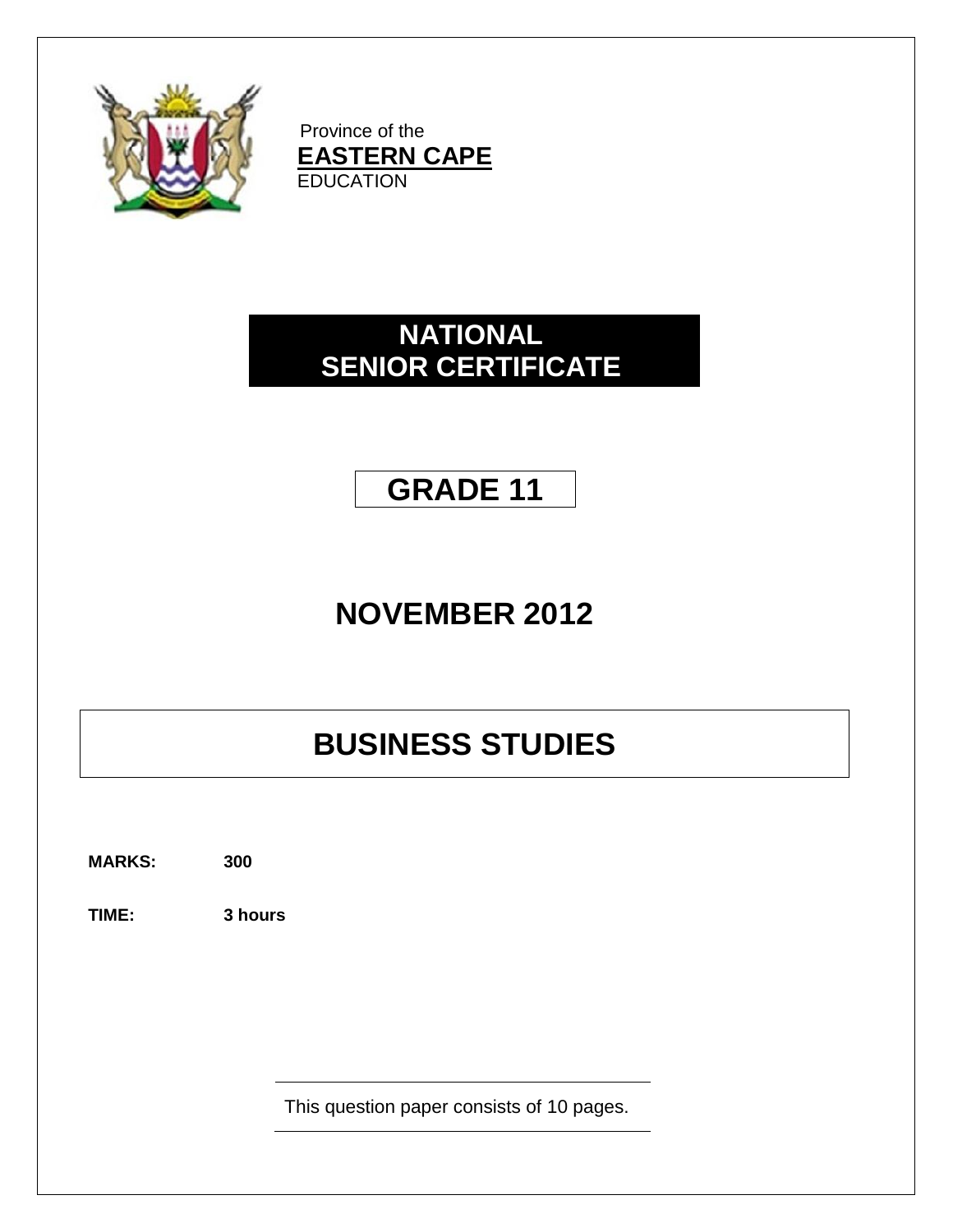### **INSTRUCTIONS AND INFORMATION**

Read the following instructions carefully before answering the questions.

1. This question paper consists of three sections and covers all learning outcomes (LO1 to LO4).

SECTION A: COMPULSORY SECTION B: Consists of THREE COMPULSORY questions. SECTION C: Consists of FOUR questions. Answer any TWO of the four questions in this section.

- 2. Consider the time allocation for each question when answering the questions.
- 3. Read the instructions for each question carefully and answer only what is required.
- 4. Number the answers correctly according to the numbering system used in this question paper.
- 5. Except where other instructions are given, answers must be written in full sentences.
- 6. Use the mark allocation and the nature of each question to determine the length of an answer.
- 7. Start the answer to EACH question on a NEW PAGE, for example: QUESTION 2 – New page, QUESTION 3 – New page, etc.
- 8. Complete QUESTION 1 on the ANSWER SHEET provided. The answer sheet is the last page on this question paper. Place the completed answer sheet in the front of your answer book.
- 9. Use the table below as a guide for marks and time allocation when answering each question.

|    | <b>SECTION</b>                      | <b>QUESTION</b> | <b>MARKS</b> | <b>TIME</b> |
|----|-------------------------------------|-----------------|--------------|-------------|
| Α. | Multiple-choice questions, Matching |                 | 40           | 30 minutes  |
|    | items. Give one word for.           |                 |              |             |
|    | <b>COMPULSORY</b>                   |                 |              |             |
| В. | <b>THREE</b> questions              | 2               | 60           | 30 minutes  |
|    | <b>COMPULSORY</b>                   | 3               | 60           | 30 minutes  |
|    |                                     | 4               | 60           | 30 minutes  |
| C. | Essay questions. Answer any TWO     | 5               | 40           | 30 minutes  |
|    | of the four questions.              | 6               | 40           | 30 minutes  |
|    |                                     |                 | 40           | 30 minutes  |
|    |                                     | 8               | 40           | 30 minutes  |
|    |                                     | TOTAL           | 300          | 180         |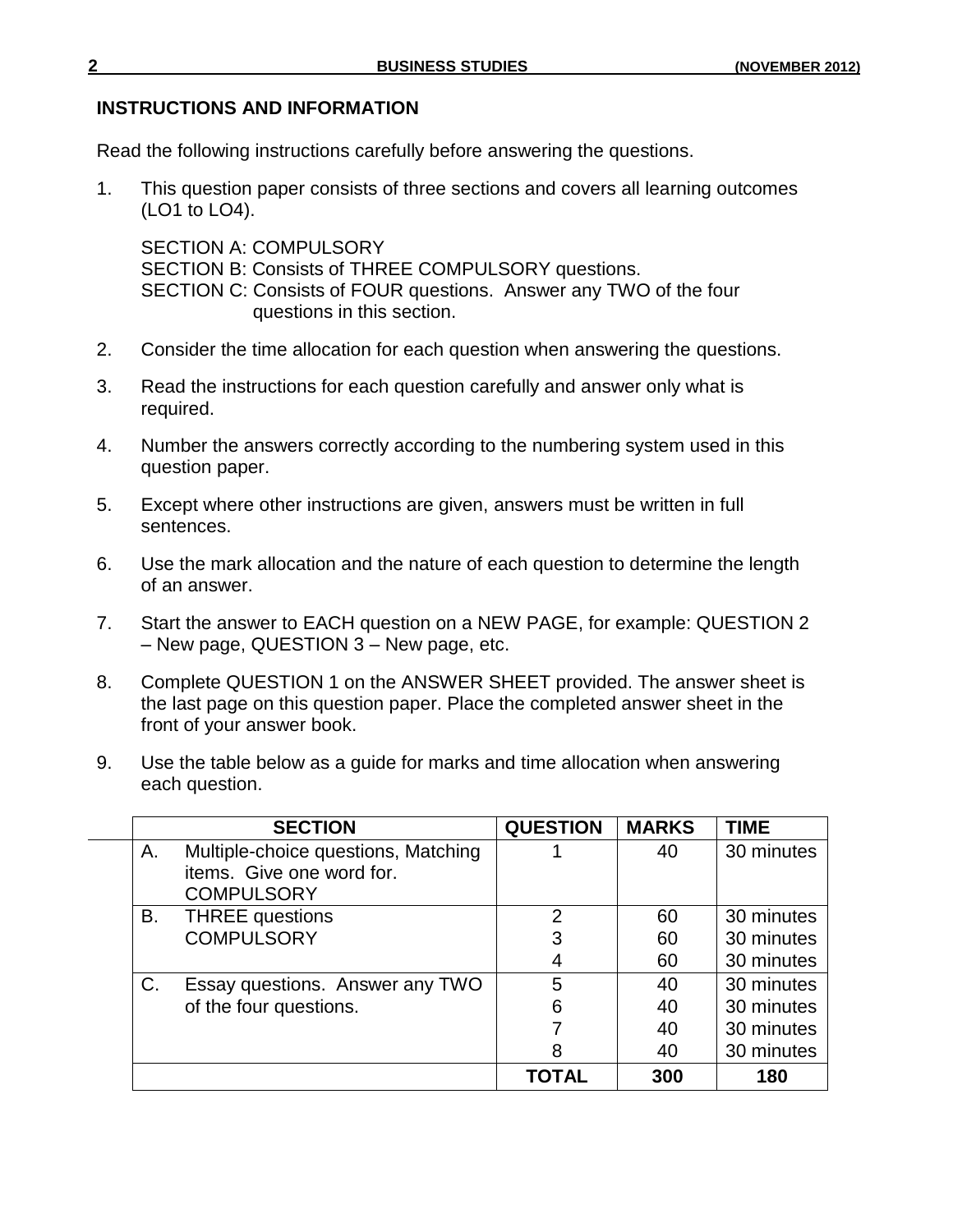#### **SECTION A (COMPULSORY)**

#### **QUESTION 1**

- 1.1 Four possible options are provided as answers to the following questions. Choose the answer and write only the letter  $(A - D)$  of the correct answer next to the question number. e.g. 1.1.11 B.
	- 1.1.1 … refers to the carrying out of unlawful activities.
		- A Crime
		- B Unemployment
		- C Poverty
		- D Investment
	- 1.1.2 … is a challenge of the macro environment.
		- A De-motivated employees
		- B Recession
		- C Lack of vision and mission
		- D Competition
	- 1.1.3 When handling questions and feedbacks on a business presentation …
		- A enquire about the persons' qualifications.
		- B only accept questions from people with a high position at work.
		- C admit it when you do not know the answer to a question.
		- D say anything so that you do not humiliate yourself.
	- 1.1.4 … is the unauthorised duplication of original music, film, book or software
		- A Duplication
		- B Simulations
		- C Piracy
		- D Dumping
	- 1.1.5 One of the significant advantages for a business enterprise of making use of team work is that …
		- A greater output through collaboration is attained.
		- B it is time consuming.
		- C technology is a requirement to succeed.
		- D encourages individualism.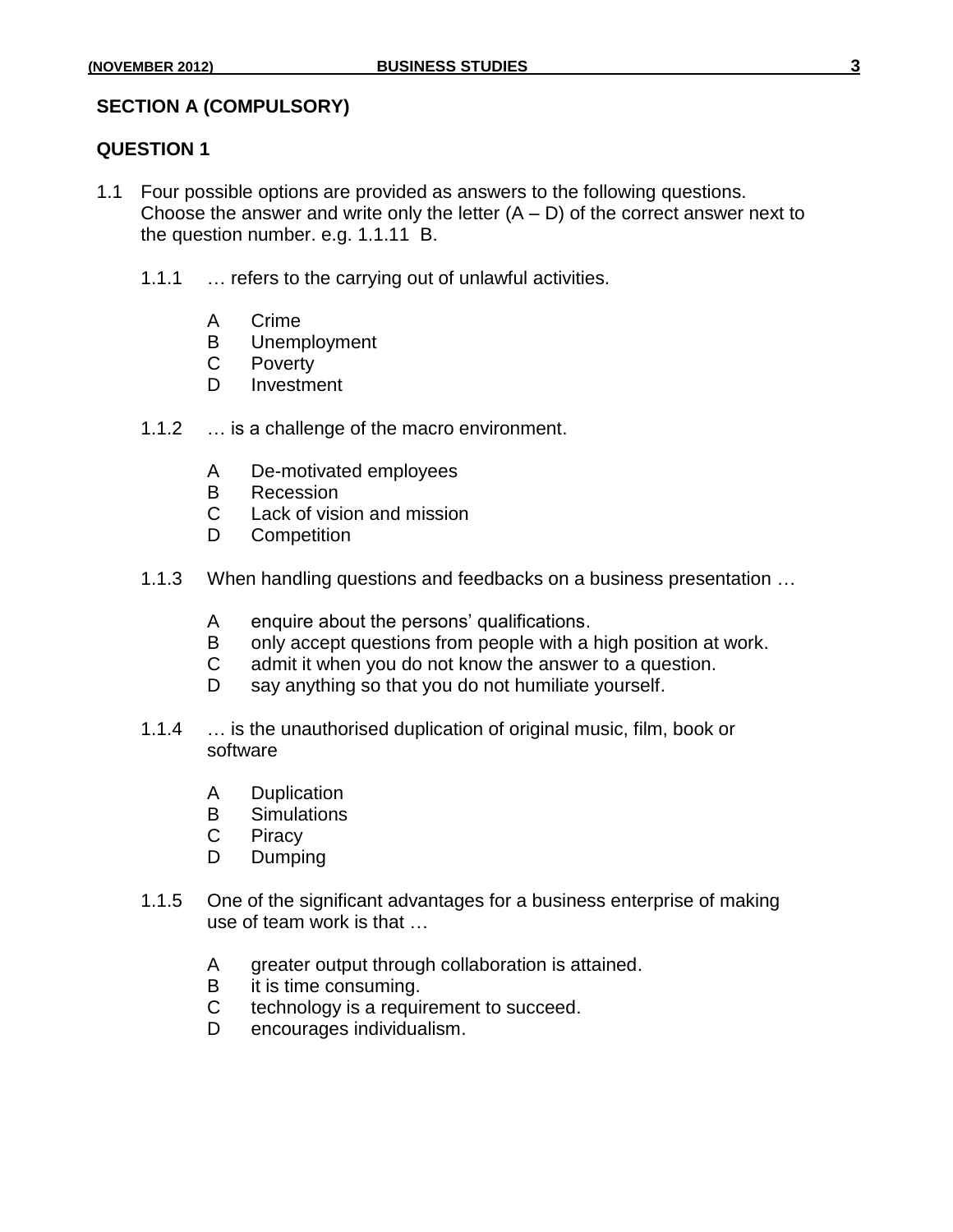| 4 |       |                  | <b>BUSINESS STUDIES</b>                                              | (NOVEMBER 2012) |
|---|-------|------------------|----------------------------------------------------------------------|-----------------|
|   | 1.1.6 | rings.           | This type of packaging is used for expensive products like diamond   |                 |
|   |       | A<br>B<br>C<br>D | Kaleidoscopic<br><b>Multiple</b><br>Combination<br><b>Speciality</b> |                 |
|   | 1.1.7 |                  | Sales promotion takes place when                                     |                 |
|   |       | A                | a business receives favourable publicity.                            |                 |

- B the prices of goods are increased.
- C products are produced in big volumes.
- D free product samples are given to consumers.
- 1.1.8 A career change can be caused by ...
	- A reinsurance.
	- B relocation.
	- C resources.
	- D reinstatement.
- 1.1.9 The invention of new synthetic materials such as plastic may pose a challenge to the … environment.
	- A micro
	- B market
	- C internal
	- D macro
- 1.1.10 … is having access to skills, products and services without having to employ more labour, capital, land or entrepreneurship.
	- A Franchising
	- B Outsourcing
	- C Leasing
	- D Inventing  $(10 \times 2)$   $(20)$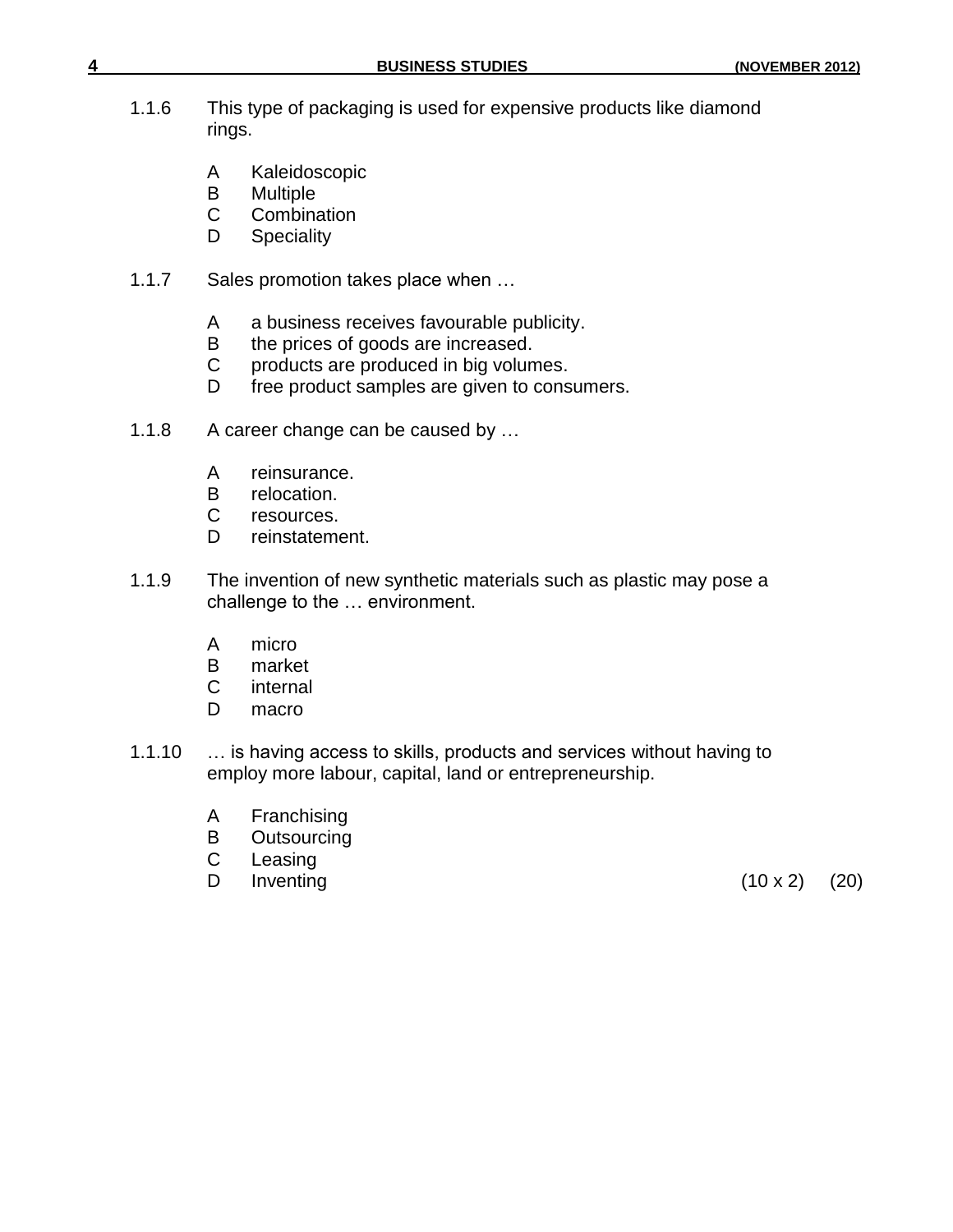1.2 Choose a term from COLUMN B that matches a description in COLUMN A. Write only the letter  $(A - F)$  next to the question number  $(1.2.1 - 1.2.5)$  on the answer sheet, e.g. 1.2.6 B.

|       | COLUMN A                                                                                     |   | <b>COLUMN B</b>        |     |
|-------|----------------------------------------------------------------------------------------------|---|------------------------|-----|
| 1.2.1 | The illustration used in an action plan                                                      | A | Economic forces        |     |
| 1.2.2 | Some people see it as frustration and<br>irritation. Others see it as tension or<br>pressure | B | <b>Tertiary sector</b> |     |
| 1.2.3 | It includes interest's rates, inflation<br>rate, taxation and the exchange rates             | С | Social responsibility  |     |
| 1.2.4 | Deals with the selling of goods and<br>rendering of services                                 | D | Outstanding            |     |
| 1.2.5 | Vodacom sponsors a rugby<br>tournament in Kokstad                                            | E | <b>Gantt chart</b>     |     |
|       |                                                                                              | F | <b>Stress</b>          |     |
|       |                                                                                              |   | 5 x 2                  | 10) |

- 1.3 Choose the correct word(s) from those given in brackets. Write only the word next to the question number.  $(1.3.1 - 1.3.5)$  in the answer book.
	- 1.3.1 A person with a creative business idea and who is willing to take the risk to implement the idea is an (intrapreneur/entrepreneur).
	- 1.3.2 Production of identical products in large quantities is (jobbing/mass) production.
	- 1.3.3 (Franchising/Moonlighting) is the type of business where one pays for using a business idea that is already well established.
	- 1.3.4 Membership in a close corporation is (ten/twenty).
	- 1.3.5 (Leasing/Outsourcing) is a contract in which goods are leased to another party for a certain length of time, and for instalments without acquiring the ownership of the goods.  $(5 \times 2)$  (10)

### **TOTAL SECTION A: 40**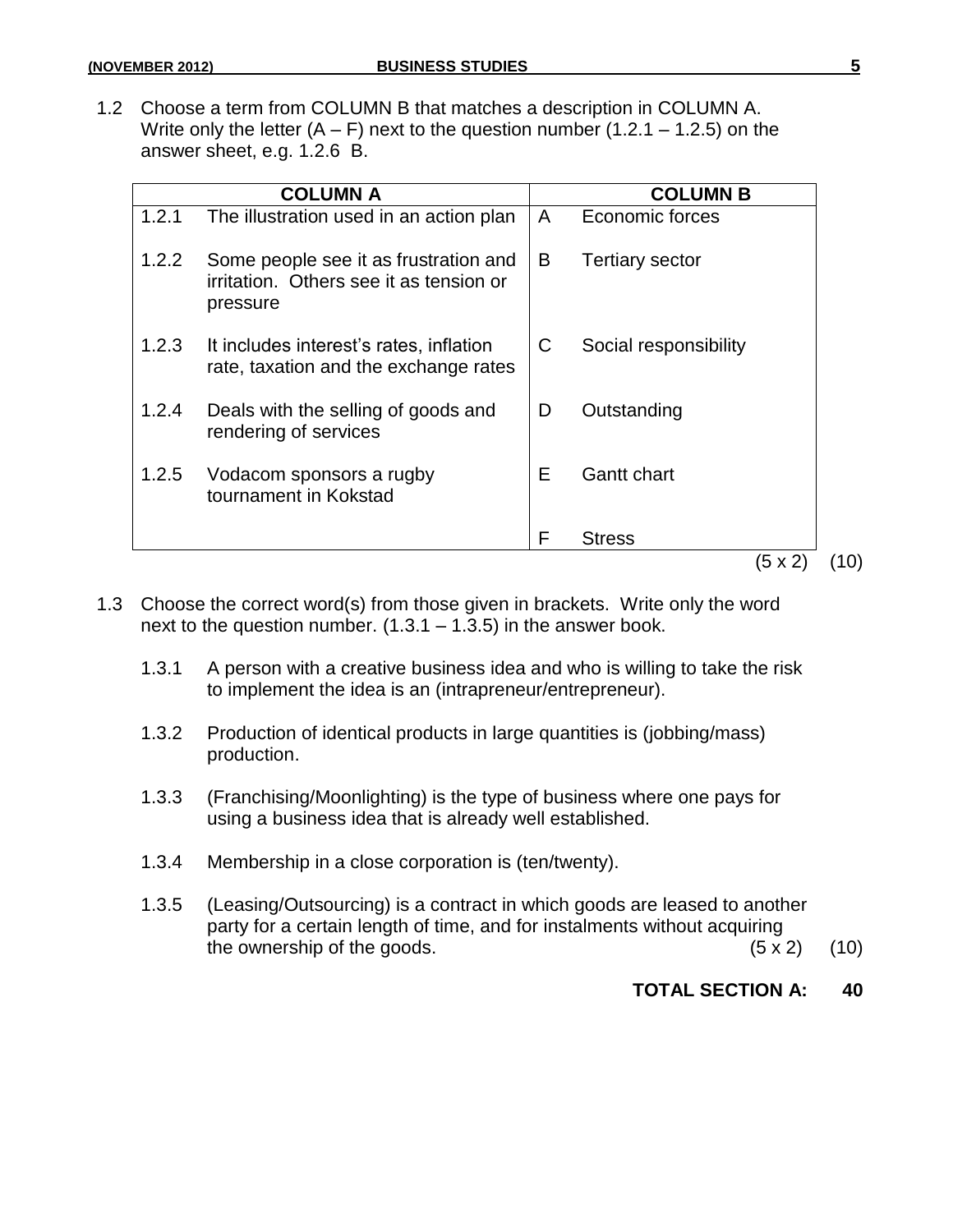## **SECTION B**

## **QUESTION 2**

|         |       | <b>PREVENT JOB LOSSES'</b>                                                                                                                                                                                                                                             |                |              |
|---------|-------|------------------------------------------------------------------------------------------------------------------------------------------------------------------------------------------------------------------------------------------------------------------------|----------------|--------------|
|         |       | Khanya Ltd is planning to cut costs by retrenching workers. The largest trade union<br>federation added its voice to the situation by condemning the job cuts. The federation said<br>the unemployment crisis should be addressed and change must be properly managed. |                |              |
|         | 2.1.1 | Define the concept crisis.                                                                                                                                                                                                                                             |                | (2)          |
|         | 2.1.2 | Mention any SIX techniques that can be used by leaders to manage<br>change.                                                                                                                                                                                            | $(6 \times 2)$ | (12)         |
|         | 2.1.3 | Outline any FIVE characteristics of Khanya Ltd.                                                                                                                                                                                                                        | $(5 \times 2)$ | (10)         |
|         | 2.1.4 | Briefly explain FOUR consequences of unemployment.                                                                                                                                                                                                                     | $(4 \times 2)$ | (8)          |
| $2.2\,$ |       | Suggest FIVE strategies that can be used to manage stress.                                                                                                                                                                                                             | $(5 \times 2)$ | (10)         |
| 2.3     |       | Explain FOUR forces that can influence team dynamics.                                                                                                                                                                                                                  | $(4 \times 2)$ | (8)          |
| 2.4     |       | List any FIVE advantages of brands.                                                                                                                                                                                                                                    | $(5 \times 2)$ | (10)<br>[60] |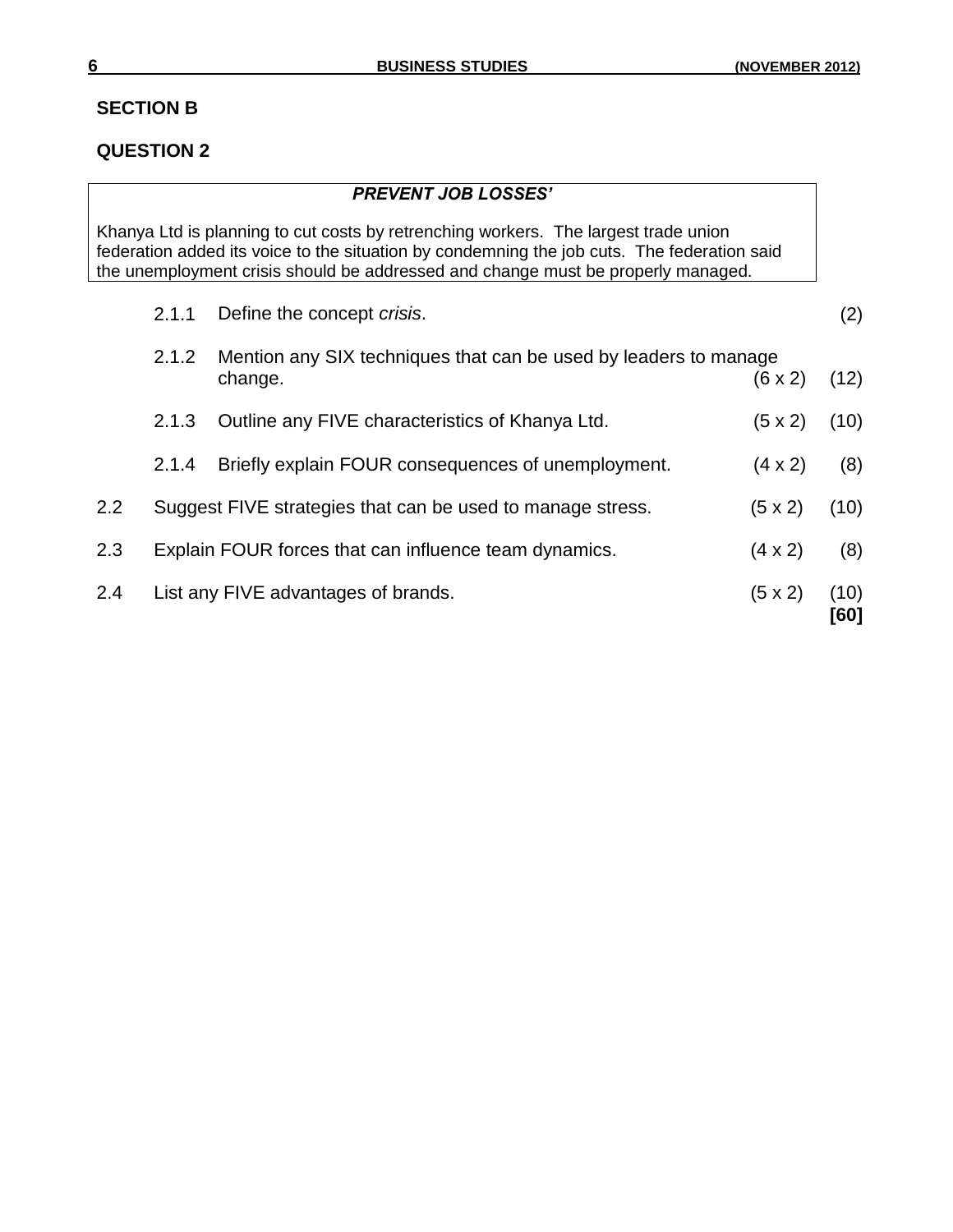### **QUESTION 3**

| 3.1 |                      |            |                                                        | Gaining a competitive advantage                                                                                                     |                     |             |
|-----|----------------------|------------|--------------------------------------------------------|-------------------------------------------------------------------------------------------------------------------------------------|---------------------|-------------|
|     |                      |            |                                                        | In competitive markets, business managers try to obtain advantages over other<br>business enterprises in order to get more profits. |                     |             |
|     | 3.1.1                |            |                                                        | Define the concept competitive advantage.                                                                                           |                     | (2)         |
|     | 3.1.2                |            |                                                        | List any FIVE results of a business with a competitive advantage.                                                                   |                     | (10)        |
| 3.2 |                      |            |                                                        | Study the information given below from Nxotshana Project Ltd which produces<br>bicycles and answer the questions that follow.       |                     | (10)        |
|     | Raw materials        |            |                                                        | $(1$ Jan 2011)                                                                                                                      | R <sub>25</sub> 000 |             |
|     | Purchases            |            |                                                        |                                                                                                                                     | R20 000             |             |
|     | <b>Raw Materials</b> |            |                                                        | (31 Dec 2011)                                                                                                                       | R <sub>15</sub> 000 |             |
|     |                      |            |                                                        | Labour costs of employees assembling bicycles                                                                                       | R30 000             |             |
|     | Casual labour        |            |                                                        |                                                                                                                                     | R <sub>10</sub> 000 |             |
|     |                      |            | Depreciation on factory machinery                      |                                                                                                                                     | R <sub>2</sub> 000  |             |
|     | Insurance            |            |                                                        |                                                                                                                                     | R3 000              |             |
|     | Rent on factory      |            |                                                        |                                                                                                                                     | R <sub>2</sub> 000  |             |
|     |                      |            | Electricity used in the factory                        |                                                                                                                                     | R1 000              |             |
|     |                      |            |                                                        | At the end of the year 400 bicycles were produced.                                                                                  |                     |             |
|     | calculations.        |            |                                                        | Use the above information to calculate the following costs and show all                                                             |                     |             |
|     | 3.2.1                |            | Direct materials cost                                  |                                                                                                                                     |                     | (6)         |
|     | 3.2.2                |            | <b>Primary costs</b>                                   |                                                                                                                                     |                     | (3)         |
|     | 3.2.3                | (a)<br>(b) | <b>Fixed overhead costs</b><br>Variable overhead costs |                                                                                                                                     |                     | (4)<br>(3)  |
|     | 3.2.4                |            | Total production costs                                 |                                                                                                                                     |                     | (3)         |
|     | 3.2.5                |            |                                                        | Unit cost (cost of producing one bicycle)                                                                                           |                     | (5)         |
| 3.3 |                      |            |                                                        | Advise Nxotshana Project Ltd on THREE types of pricing techniques and<br>briefly explain how these techniques are applied.          |                     | (9)         |
| 3.4 |                      |            |                                                        | List any THREE benefits of electronic networking.                                                                                   |                     | (6)         |
| 3.5 | consumer goods.      |            |                                                        | Consumer goods are classified into three types. Briefly explain these types of                                                      |                     | (9)<br>[60] |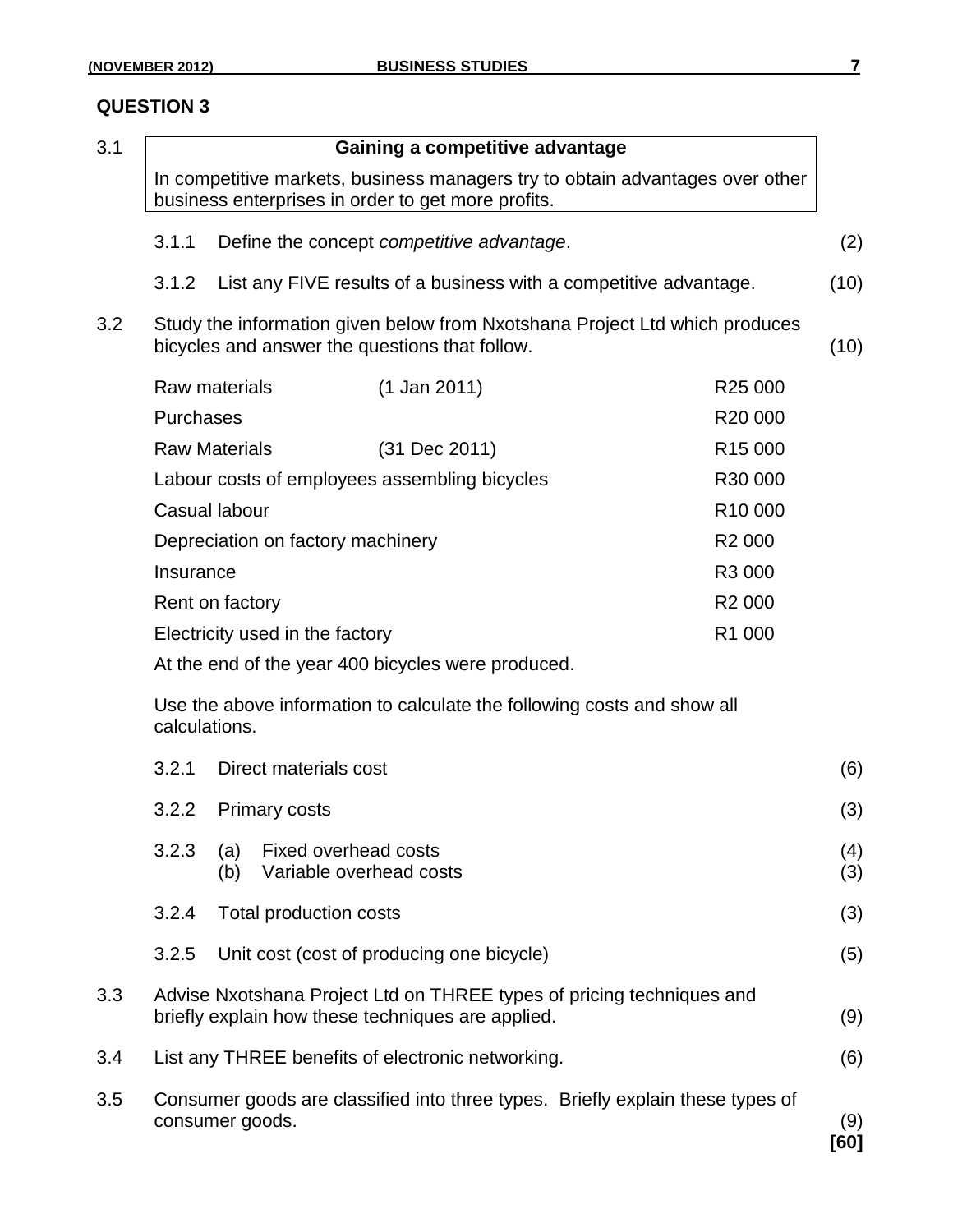### **QUESTION 4**

4.1 Use a pie chart to illustrate the following sales figures of Thutsing Spaza shop.

| Cold drinks 30% |     |
|-----------------|-----|
| Sugar           | 40% |
| Cigarettes 10%  |     |
| Airtime         | 5%  |
| Panado          | 15% |
|                 |     |

4.2 The process of product design is usually a long and expensive one that requires research, development of prototypes, testing and then the final production.

Briefly explain the steps of the product design process. (15)

4.3 Read the case study below and answer the questions that follow.

Siya and Naomi started their business, Dila Hoya Lodge at the beginning of 2011. They are both looking forward to opportunities that the 2011 Rugby World Cup will present to their business. The following is a summary of their activities for February 2011. They both bought furniture in the first and second week of February. From the second to the last week of the month Naomi bought cutlery. She also had to place an order for bedding and curtains in the third week. Siya purchased crockery in the second week and arranged security for the business in the last week of February. During the first two weeks Siya applied for a business license with the municipality.

- 4.3.1 Draft a Gantt chart that will illustrate the activities of Siya and Naomi as partners. (24)
- 4.3.2 The owners of Dila Hoya Lodge decided to buy a Spur franchise to supply meals to their guests. Discuss FIVE advantages that a Spur franchise will present to them. (10)
- 4.3.3 Give any other example of a franchise business except Spur. (1)

**TOTAL SECTION B: 180**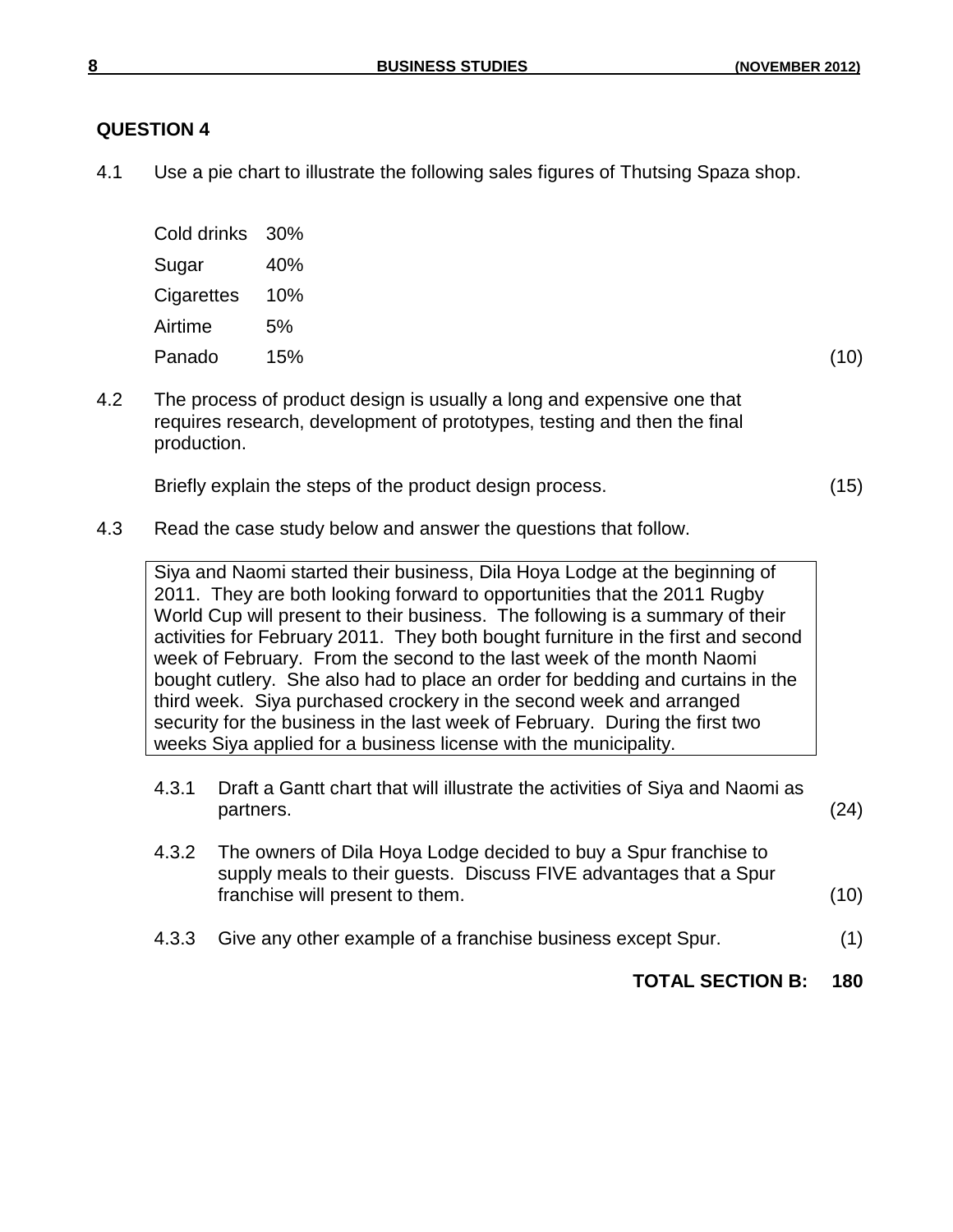### **SECTION C**

### **QUESTION 5**

Packaging is more than just putting a product in a box, bottle or container. Marketers design packaging to enhance the brand image and to promote the product.

As the managing director of a factory in East London, you are required to advise them about the purpose and requirements of a good packaging as well as different types/forms of packaging they can use when packing their products. (40)

#### **QUESTION 6**

David is an experienced motor mechanic who owns a small vehicle repair workshop in Queenstown. He would like to expand his business but realises that he cannot raise sufficient capital on his own. He invites three of his friends to join the business.

He approaches you for advice in establishing the business named, "David and Friends Motors". They want a form of ownership that can be easily established without any legal formalities and it must not be a separate entity from the owners.

Advise David on the form of ownership best suited for the business. Prepare a detailed presentation that covers all aspects of this type of ownership. (40)

### **QUESTION 7**

Everyone experiences change either big or small in his or her daily life. Businesses also experience change daily.

Analyse the principles of change management and factors to be considered when making a change as well as types of change management. (40)

**QUESTION 8**

Matatiele Furnishers sells wooden furniture which they buy from the manufacturer in Ugie. The manufacturer sources his raw materials from PG Bisson Ltd from the same village.

It is clear that economic sectors are interdependent and do not function in isolation. Discuss each of these sectors and analyse their relatedness with each other in detail. In your answer include backward and forward links. (40)

- **TOTAL SECTION C: 80**
	- **GRAND TOTAL: 300**